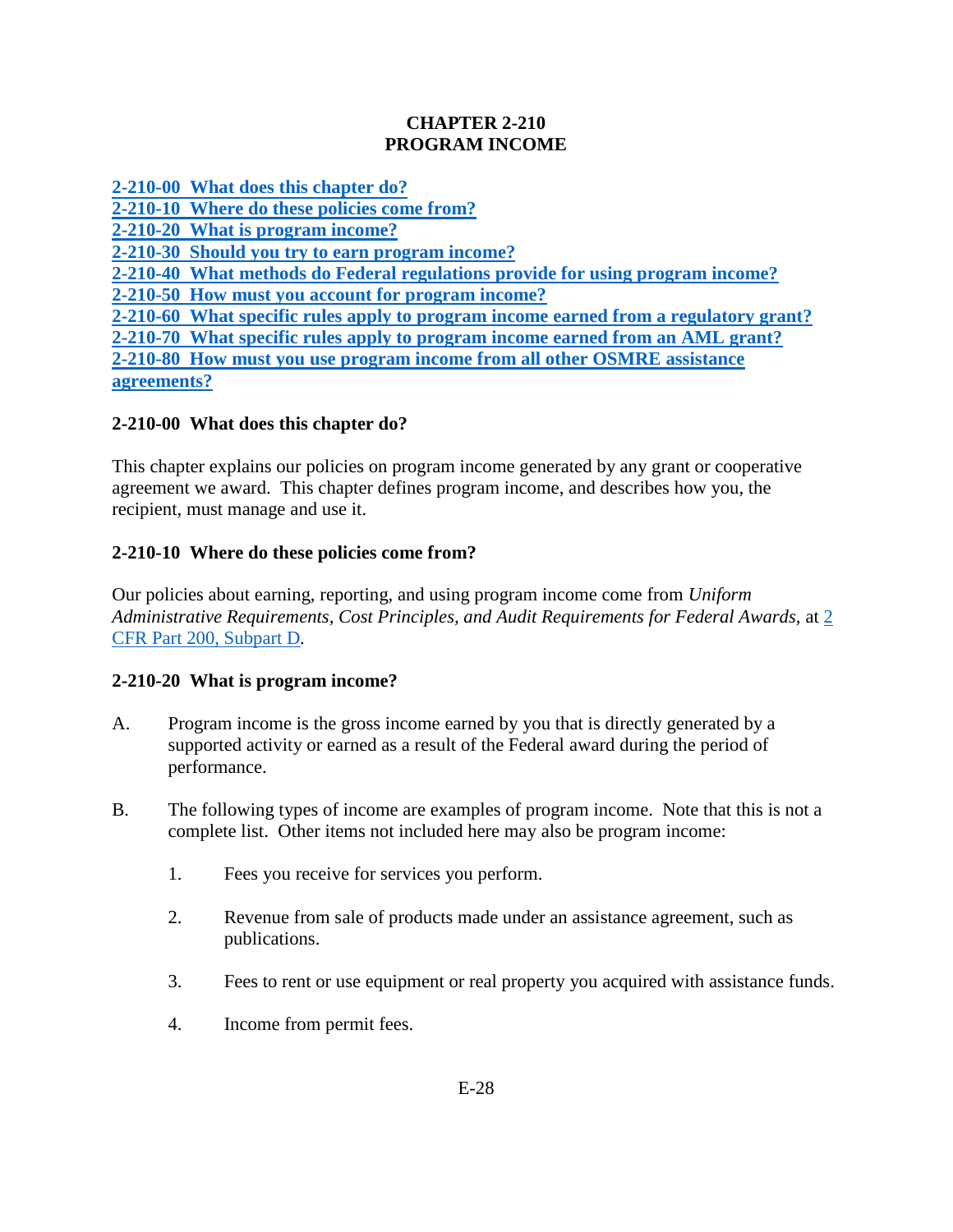- 5. Insurance premiums received under the Subsidence Insurance program.
- C. We do not consider the following types of income to be program income:
	- 1. Proceeds from the sale of real and personal property, either purchased through an assistance agreement or provided by us, are not program income. See Chapter 2- 200 for property disposition rules.
	- 2. Credits applied against expenditures, such as a rebate on an equipment purchase, are reductions of costs rather than program income. These credits must be applied to the related cost to reduce the expense charged to the assistance agreement.
	- 3. Income from fines, penalties and forfeitures collected by a state or tribal coal regulatory authority are not program income. You should use these funds to improve quality of life and the environment in the state or on tribal lands.
	- 4. Tax revenues dedicated to the purposes of your program are not program income.
	- 5 Tuition and related fees received by an institution of higher education for a regularly offered course taught by an employee paid under an assistance agreement are not program income.

### <span id="page-1-0"></span>**2-210-30 Should you try to earn program income?**

Yes. We encourage you to earn program income in order to reduce program costs.

### <span id="page-1-1"></span>**2-210-40 What methods do Federal regulations provide for using program income?**

- A. The Code of Federal Regulations at [2 CFR Part 200, Subpart D,](http://www.ecfr.gov/cgi-bin/text-idx?SID=f6ddafc06dfa494200fbc08fe01681ec&node=pt2.1.200&rgn=div5) provides three methods for treating program income from Federal assistance agreements:
	- 1. The Deduction method uses program income to reduce program costs. Program income must be deducted from total allowable costs to determine net allowable costs. The net allowable costs are then divided into Federal and non-Federal shares according to the percentages in the award. Under this method, program income reduces your and our costs for the program. The total program budget does not increase.
	- 2. The Addition method adds program income to the Federal and non-Federal funds already awarded to increase the total program budget.
	- 3. The Cost sharing or matching method allows you to use all program income to meet your cost sharing or matching requirements under the assistance award.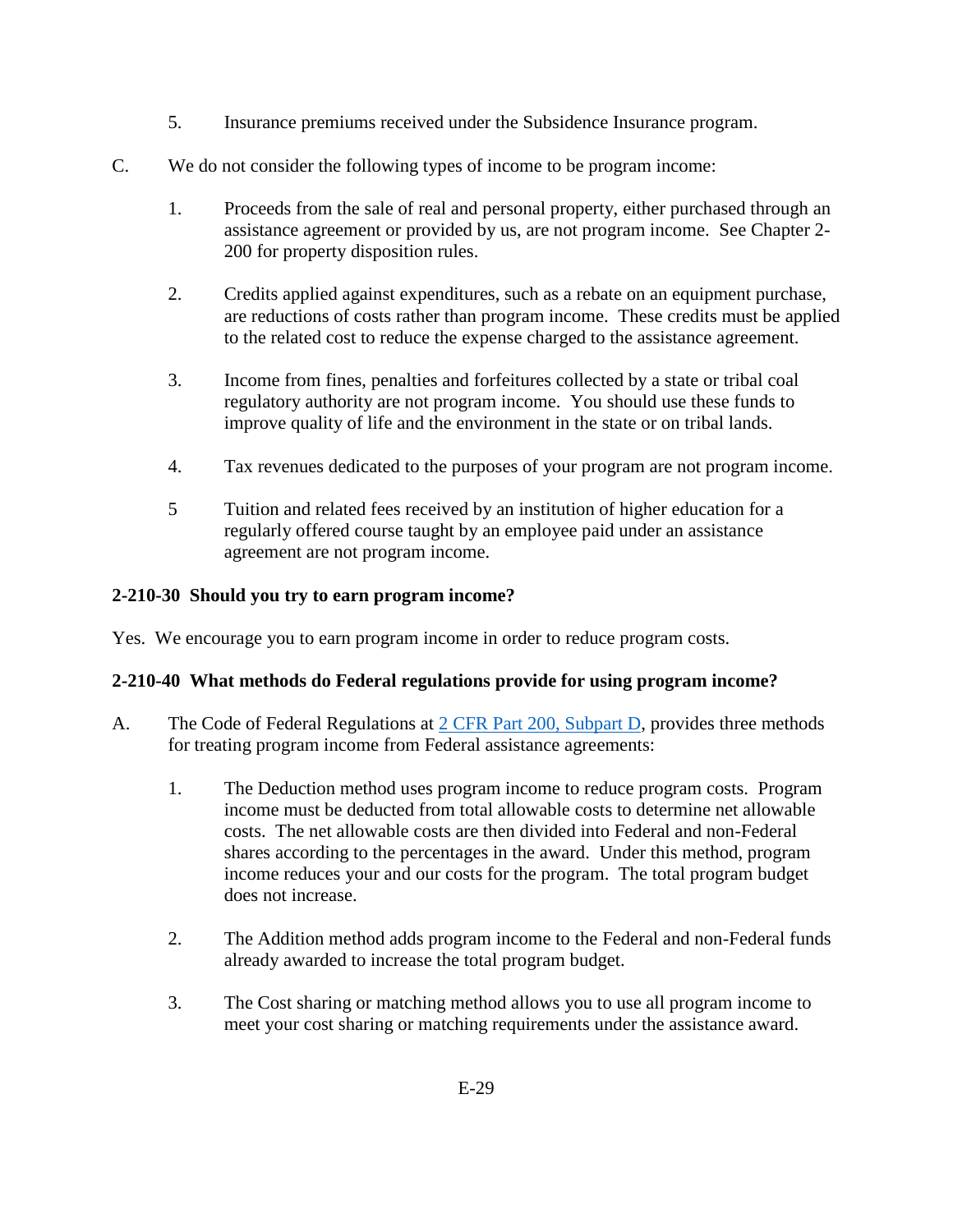This method reduces your costs for the program. The Federal cost and the total program budget do not change.

B. Your grant or cooperative agreement award, and our rules for the program under which we awarded it, will specify which of these three methods you must use.

### <span id="page-2-0"></span>**2-210-50 How must you account for program income?**

- A. You are accountable for the program income you receive.
- B. You must use program income funds according to your assistance agreement and the treatment method authorized for your program.
- C. You must report program income from all sources on your interim and final financial reports.
- D. You must keep records of program income in the same manner as required for funds provided by the assistance agreement. You must maintain financial records of program income receipt, and disposition adequate to track and audit such income.

### <span id="page-2-1"></span>**2-210-60 What specific rules apply to program income earned from a regulatory grant?**

- A. You must use program income from regulatory program grants to meet your required match, under the Cost-sharing or matching method.
- B. If you earn more program income than the required match, or if your regulatory grant does not require match, you may choose either of the following options.
	- 1. You may use the Addition method, adding the excess program income to the Federal and non-Federal funds already committed to the regulatory program in the grant agreement to increase the total program budget. You must use the additional funds for the purposes and under the conditions of the regulatory grant agreement.
	- 2. You may use the Deduction method, using the excess program income to reduce the Federal share of regulatory program costs.
- C. You must report all program income earned and expended, and the method used, in your final financial report.
- D. For income from permit fees paid to the state or tribe by coal mine operators, you may choose either to report all of the fees you received in the current grant, or to distribute the fee income equally to the regulatory grants in effect during the duration of the approved permit.